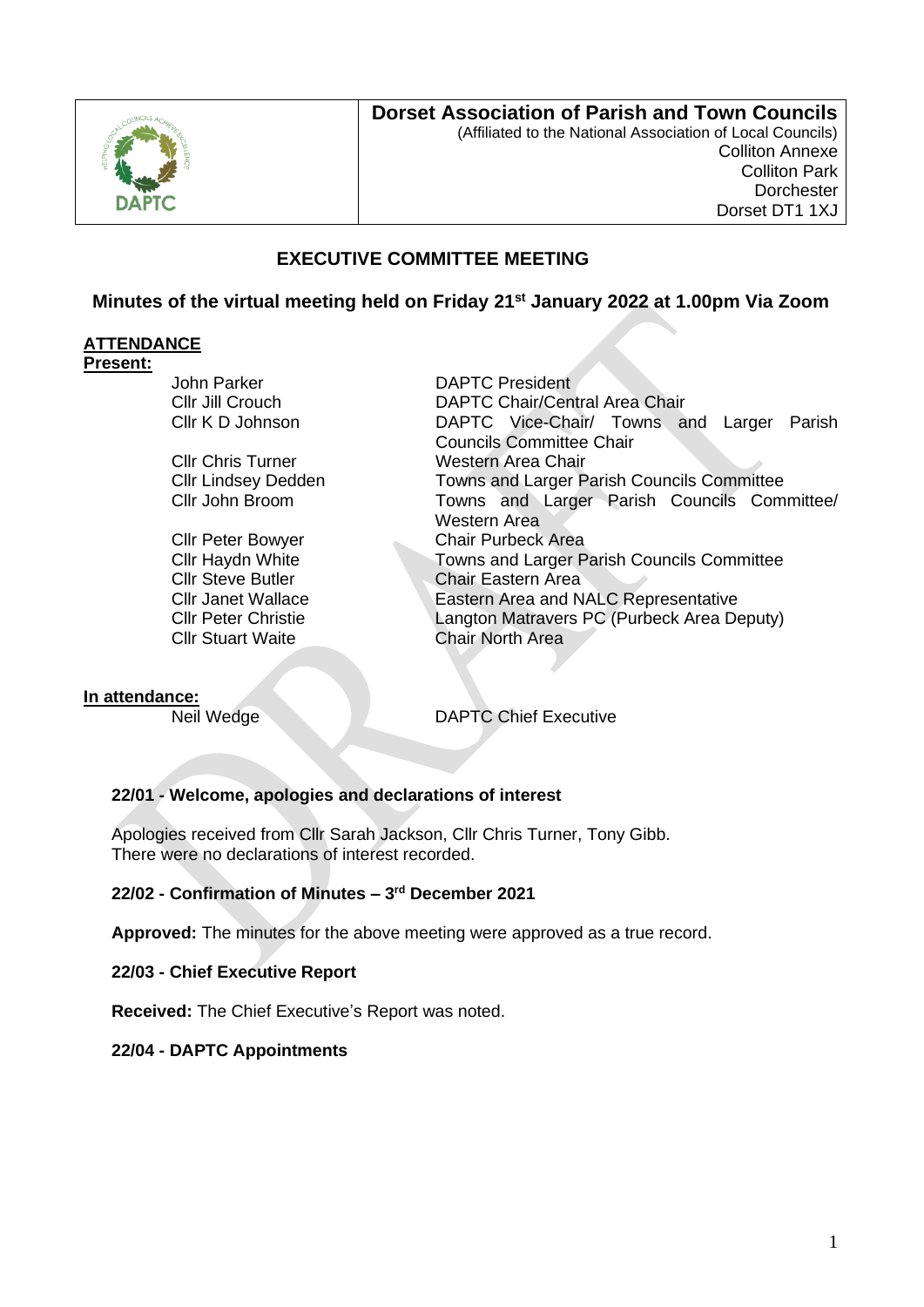## **DAPTC Strategy Working Group**

Approved: That the areas without representation are consulted about their desire to be represented on the Strategic Working Group at the next opportunity.

#### **Representatives AONB Dorset**

Approved: Representation for the AONB meetings for DAPTC are as follows

Cranborne Chase AONB – Cllr Stuart Waite and reserve Cllr Lindsey Dedden Dorset AONB – Cllr Peter Bowyer and Cllr Chris Turner, reserve Cllr Sarah Jackson

**Action:** Chief Executive to email both AONB's to ensure that meeting dates are known for all representatives and the AONB have contact email addresses.

## **22/05 - Dorset Council Correspondence**

Planning – various matters including correspondence from Lytchett Matravers PC Local Plan – correspondence from Dorset Climate Action

An update on the Local Plan and various planning matters was scheduled for the end of January where hopefully some of the items covered in the above correspondence would be addressed by Dorset Council Planning Team.

## **22/06 - NALC Lobby Day – 23rd March 2022 (online)**

A summary of the approach to be taken and topics covered were discussed briefly and invites would be issued to all local MPs for 23rd March 2022. A NALC briefing paper would be used as the basis for the topics to be covered.

**Action:** Chief Executive to provide a copy invite and plan for the online sessions to NALC Representative, Cllr Janet Wallace.

## **22/07 - Receive Reports from Area Committees and Representatives**

- a) 2022 Meeting Schedule
- b) Topics to cover

**Action:** The meeting dates were issued for the forthcoming year having consulted with Chairs of committees and the website would be updated to bring all meeting records for the areas.

## **Next virtual Executive Committee meeting: Friday 4 th March 2022 at 10am via Zoom**

# **Action Sheet**

Your attention is drawn to the following actions, which were agreed at the meeting held on Friday 21st January 2022